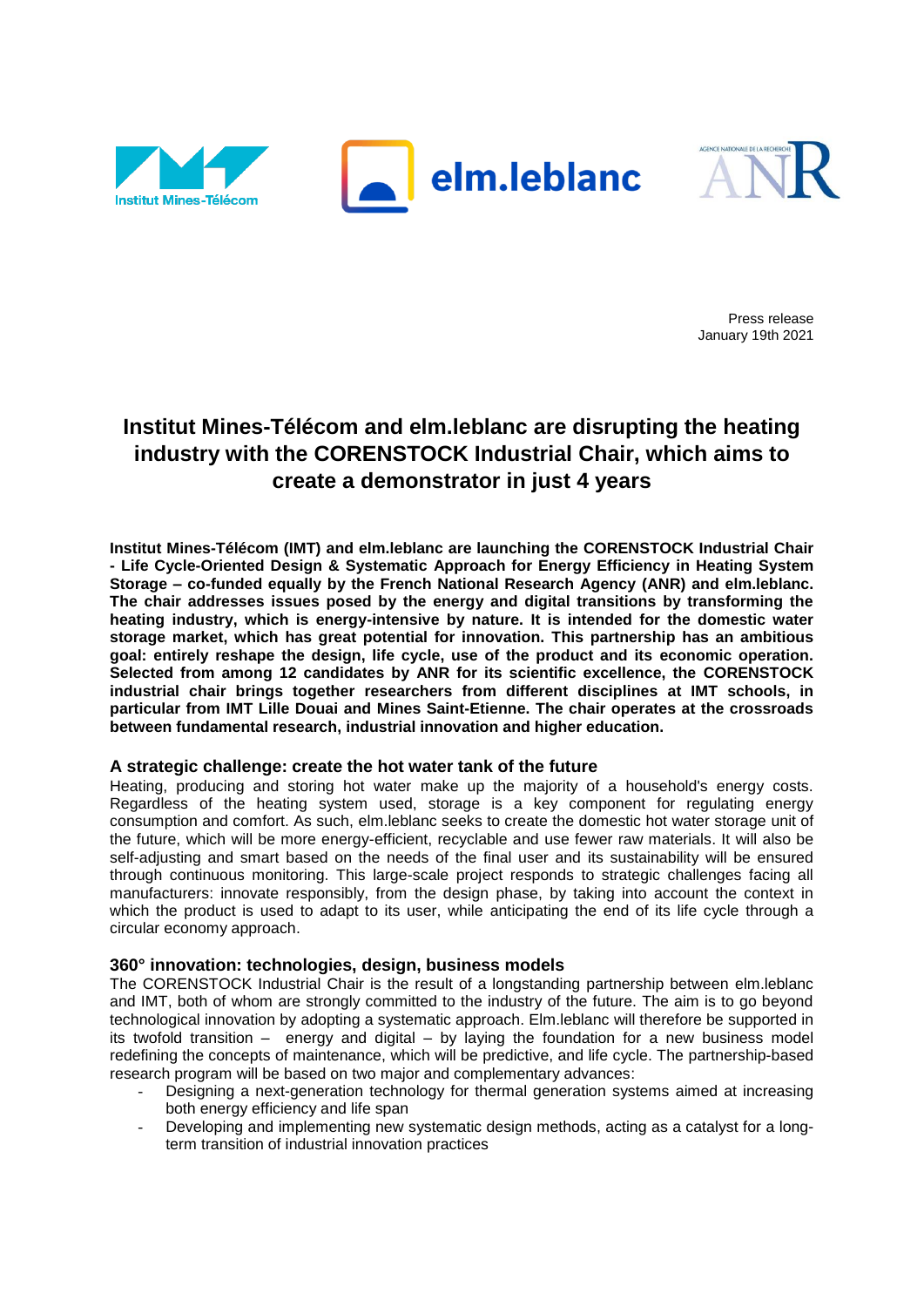For elm.leblanc, the objective of the industrial chair project is to gain the skills and tools it needs to design new structures by teaming up with IMT, which brings together multidisciplinary teams (materials, industrial process, energetics, digital), to respond to questions about the industrial transformation of the production process. The manufacturer will therefore strengthen its innovation efforts and accelerate its transformation towards an industry 4.0 factory.

# **At the crossroads of fundamental research and industrial experimentation**

The industrial chair team will work on overcoming the many scientific and industrial obstacles that affect the design stage, commercial production, use, and end of life of the equipment. It focuses on both the transformation of design methods toward a systematic approach and the development of a storage system:

- Develop smart sensors
- Define a method for designing value chains combined with smart product-service systems (PSS) in order to find multi-stakeholder business models
- Use performance simulations throughout the life cycle
- Improve thermo-hydraulic performance
- Optimize thermal performance
- Design a multi-material, multifunctional structure (complex thermal, mechanical, economic, feeding, recyclable, sustainability).

## **A partnership that combines academic and industrial excellence**

Each partner will contribute its expertise and the various parts of the project will be brought together through the systematic approach. Elm.leblanc is also in charge of developing an equipment characterization method, setting up a demonstrator of considerable size and assembling databases of household usage habits.

Three teaching, research and innovation centers at IMT Lille Douai and two Mines de Saint-Étienne departments are working together to achieve these objectives. Mylène Lagardère, a research professor at IMT Lille Douai's Materials & Processes department since 2006, is the Head of the CORENSTOCK industrial chair. She has published some twenty A-ranked publications, supervised ten PhDs and taken part in around forty national and international conferences. Xavier Boucher, a professor at Mines Saint-Etienne (Fayol Institute training and research center), is responsible for the operational management of the chair.

### **Disseminaton of knowledge**

The knowledge about developing new systematic design methods acquired through CORENSTOCK will be widely disseminated, with initial and continuing education figuring prominently in the project. First, elm.leblanc teams will have the opportunity to benefit from a vocational training program being put in place and a "Industry of the Future" Specialized Master's program and an IMT MOOC for students and the general public will eventually be introduced.

### **Key figures**

The CORENSTOCK Industrial Chair is co-funded equally by the French National Research Agency (ANR) and elm.leblanc and is also **supported by IMT and its Télécom & Société Numérique Carnot Institute**. Its research program will be carried out over four years and **includes** 5 PhDs, 4 postdoctoral researchers and 3 engineers.

Christian Picory Donné, Director of Industry Partnerships and Transfer at IMT and Director of the Télécom & Société Numérique Carnot Institute says, "*The CORENSTOCK chair demonstrates the importance of ties between research and industry. By bringing together academic and industrial talent to support innovation, we help achieve an industry 4.0 that is both resilient and sustainable, equipped to meet the challenges ahead. In the current climate, it's essential to capitalize on and disseminate knowledge that allows us to design new models while advancing scientific and technological knowledge."*

François Vuillaume, Director of Research and Development for elm.leblanc says, "*This new partnership with such a prestigious academic institution as IMT will help us meet society's expectations in an uncertain and ever-changing environment. Today, a company is defined not only by*